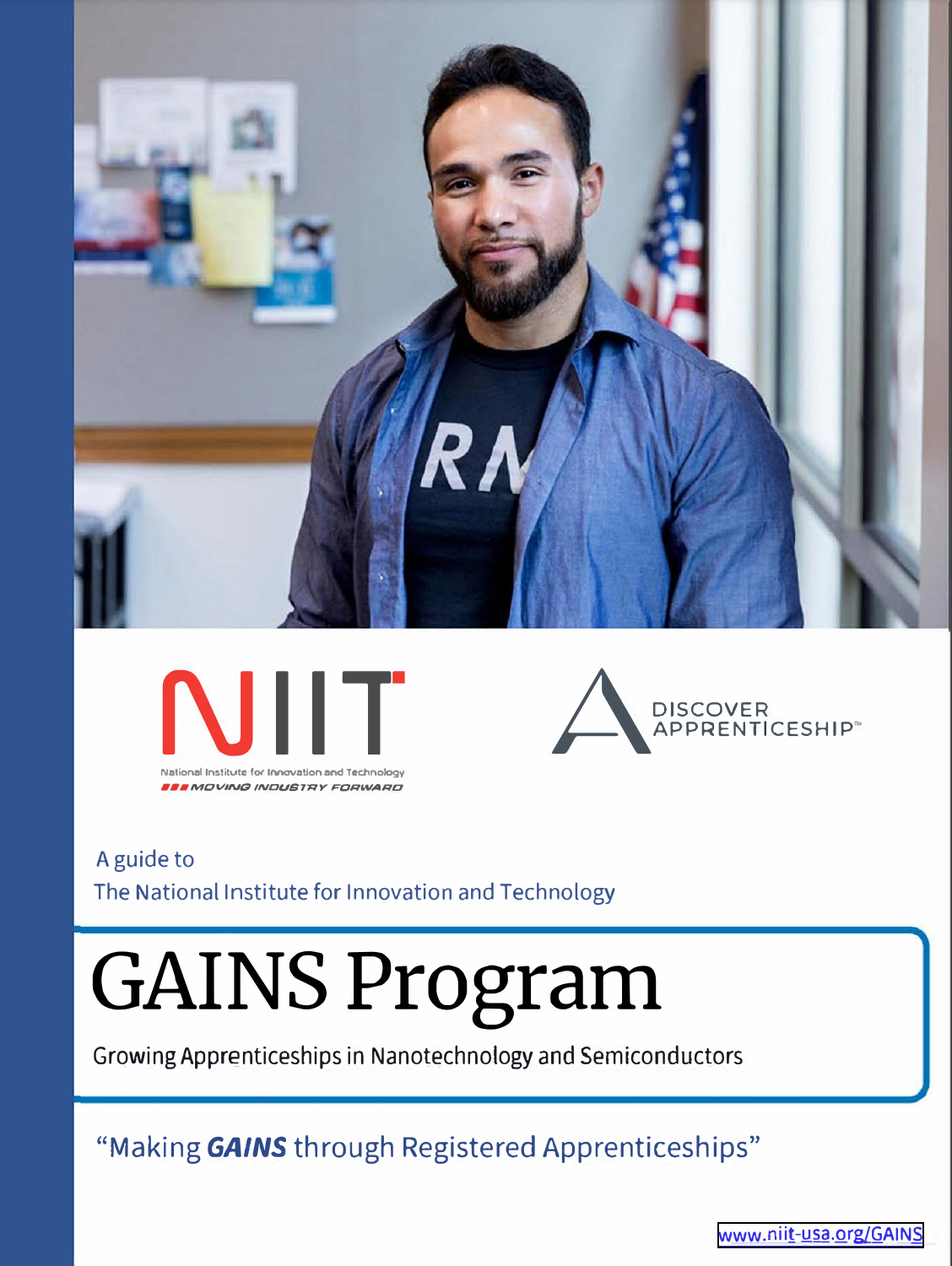

Everyone involved in a GAINS program will benefit, from the employer, to the individuals in the program, to the training providers and educational institutions who help deliver the training and organizations whose mission it is to help individuals succeed.

- Critical supply chain companies will be better able to sustain and grow their businesses, becoming more globally competitive.
- Regional economies grow more robust as these high value employers thrive and provide good jobs.
- The families of the individual program participants are positively impacted, possibly for generations to come. Educational institutions enrollment increases in related programs.

## **GAINS will help…**

- Employers see sustainable solutions for an increased, more diverse tech talent pipeline.
- Education and Training Providers connect to employers, ensuring curriculum is aligned with requirements and valuableprograms are utilized.
- Job Seekers get the tools and assistance they need to fill skills gap and succeed
- Workforce Providers more effectively support career prep and recruitment.
- Non-profit Organizations better target activities so they can effectively provide pathways.





www.niit-usa.org/GAINS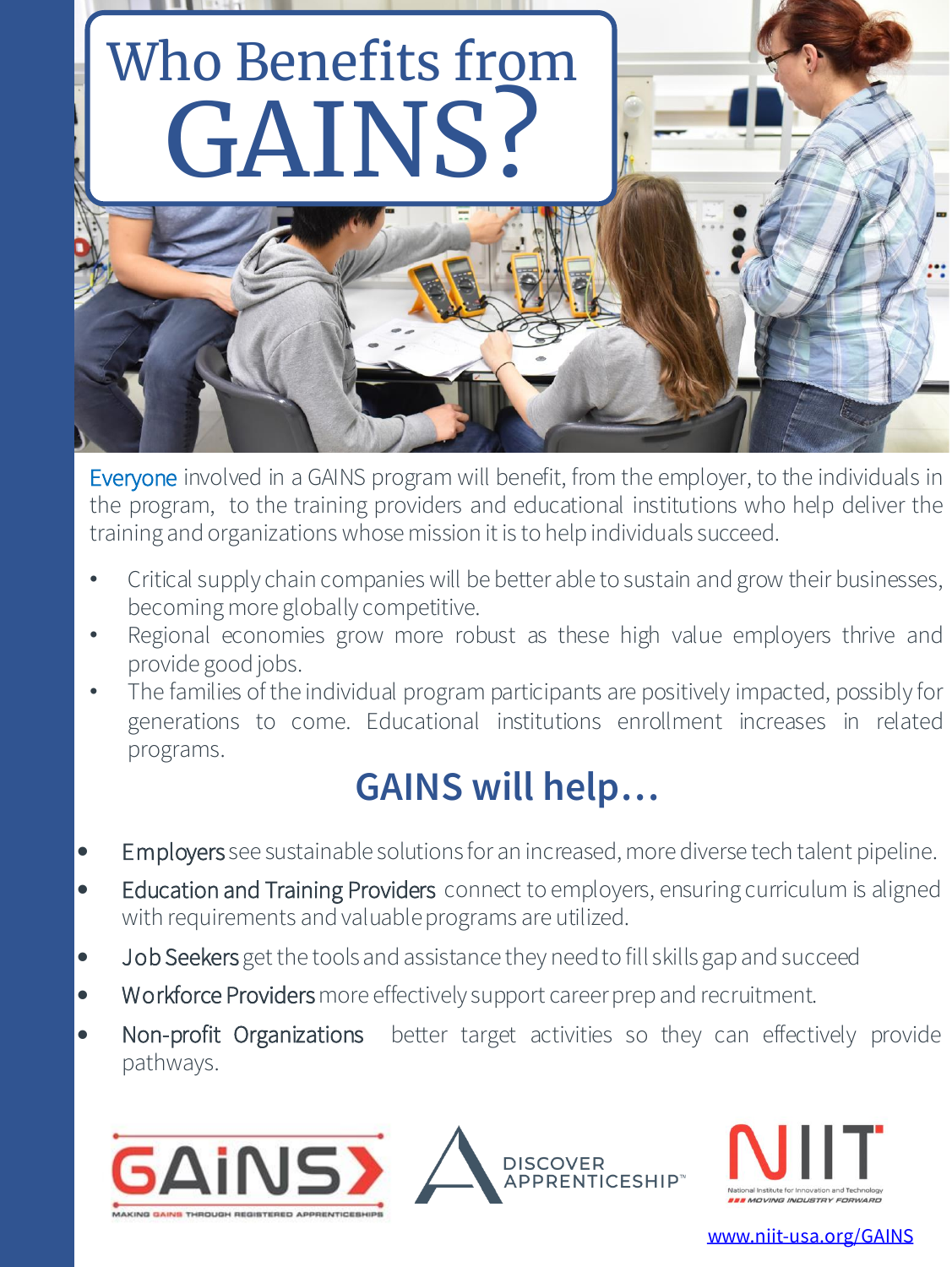# Employers Benefit from GAINS!



### **Employers** are provided a roadmap and technical support to build, launch and sustain a **tech-employer friendly** RAP, including:

- Program registration support using GAINS national guideline standards
- Development of regional partnerships to develop and execute the program
- Access to the NIIT's National Talent Hub to market the program and connect employers to talent and support recruitment strategies for more diverse talent pools
- Strategic plan development aligned with employer need and regional assets
- Connection to an ecosystem of participating organizations to share information and learn from others
- A sustainable solutions for an increased, more diverse tech talent pipeline



Competency based vs hours based.

Uses industry established competency standards for curriculum development.

Provides incentives to help establish programs.



Eases traditional employer administrative burden.

AN



Can be scaled to other employer sites (build at one site, expand to others)

Leverages the NIIT, National Talent Hub, and National Apprentice Network to access talent, align competency requirements, identify skill gaps and needed training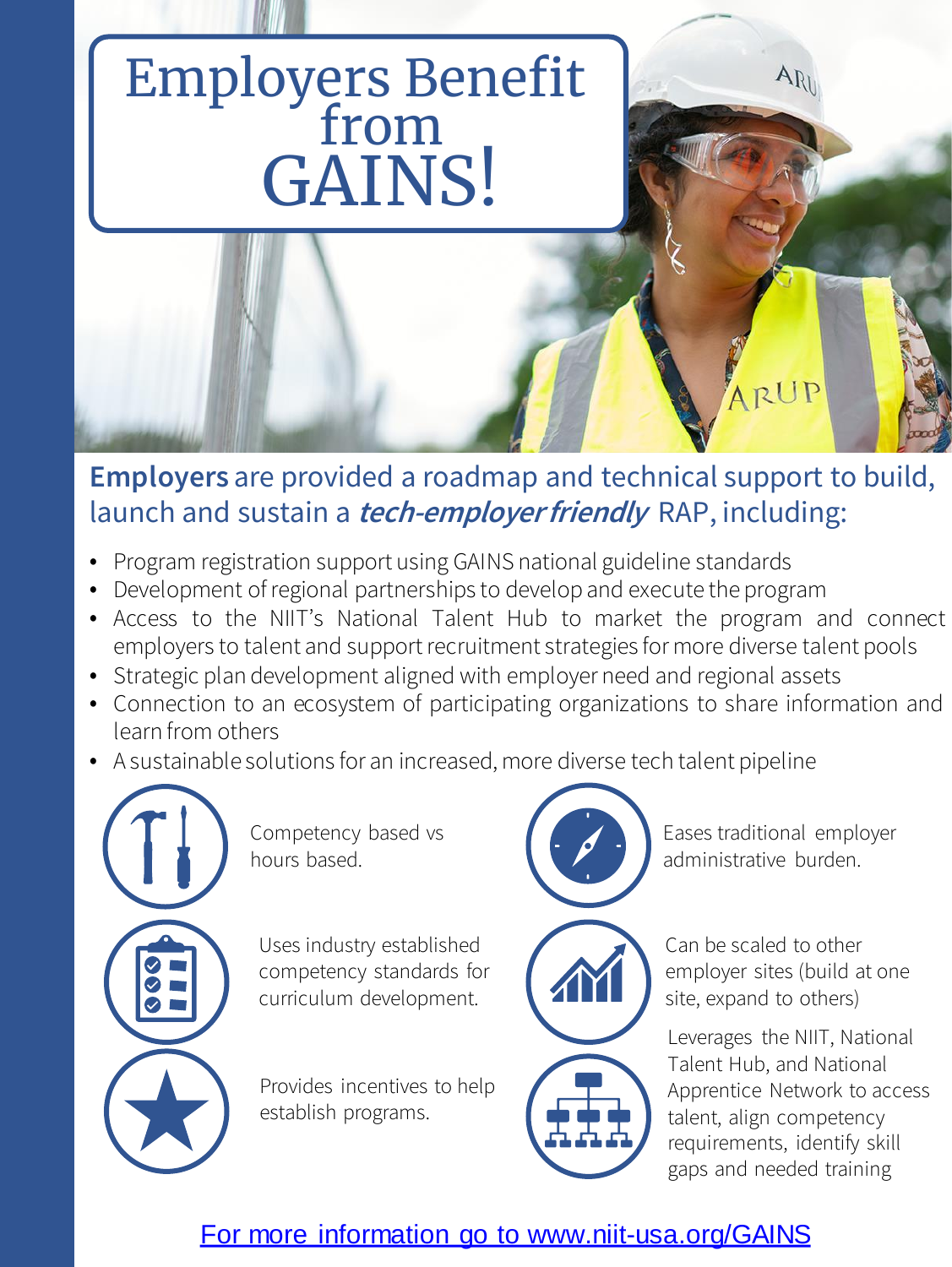## Partners Benefit from GAINS!



**Partners** have access to the NIIT's technical expertise and unique infrastructure, including:

- Access to the NIIT's National Talent Hub to market the program and connect employers to talent including access to employer data and job/training requirements
- Support and expertise for program and ecosystem development
- Access to theGAINS national guideline standards to expedite program development
- Training Providers In addition to OJT, other training providers are generally involved in RAPs. Typically regional community colleges are involved, with other providers and assets through universities, manufacturing institutes, etc. In addition, the NIIT has access to training curriculum and has partnerships with training providers that can support programs with on-demand online courses, assessment tools, etc.
- Community Based Organizations (CBOs) Key in marketing programs to a broad segment of the population, CBOs are able to reach a more diverse community who may be underserved and/or underrepresented in the target industry(s). CBOs are important part of providing outreach and engagement services and part of the initial pathway required to expand opportunities and broaden the talent pipeline. CBOs will help to engage and excite individuals, providing access to the NIIT National talent Hub and its tools designed to support GAINS.
- Workforce Providers An important partner in GAINS, regional organizations whose mission it is to identify and work with individuals and assist with job placement are engaged as key members of the implementation team who help to establish the RAP pathway.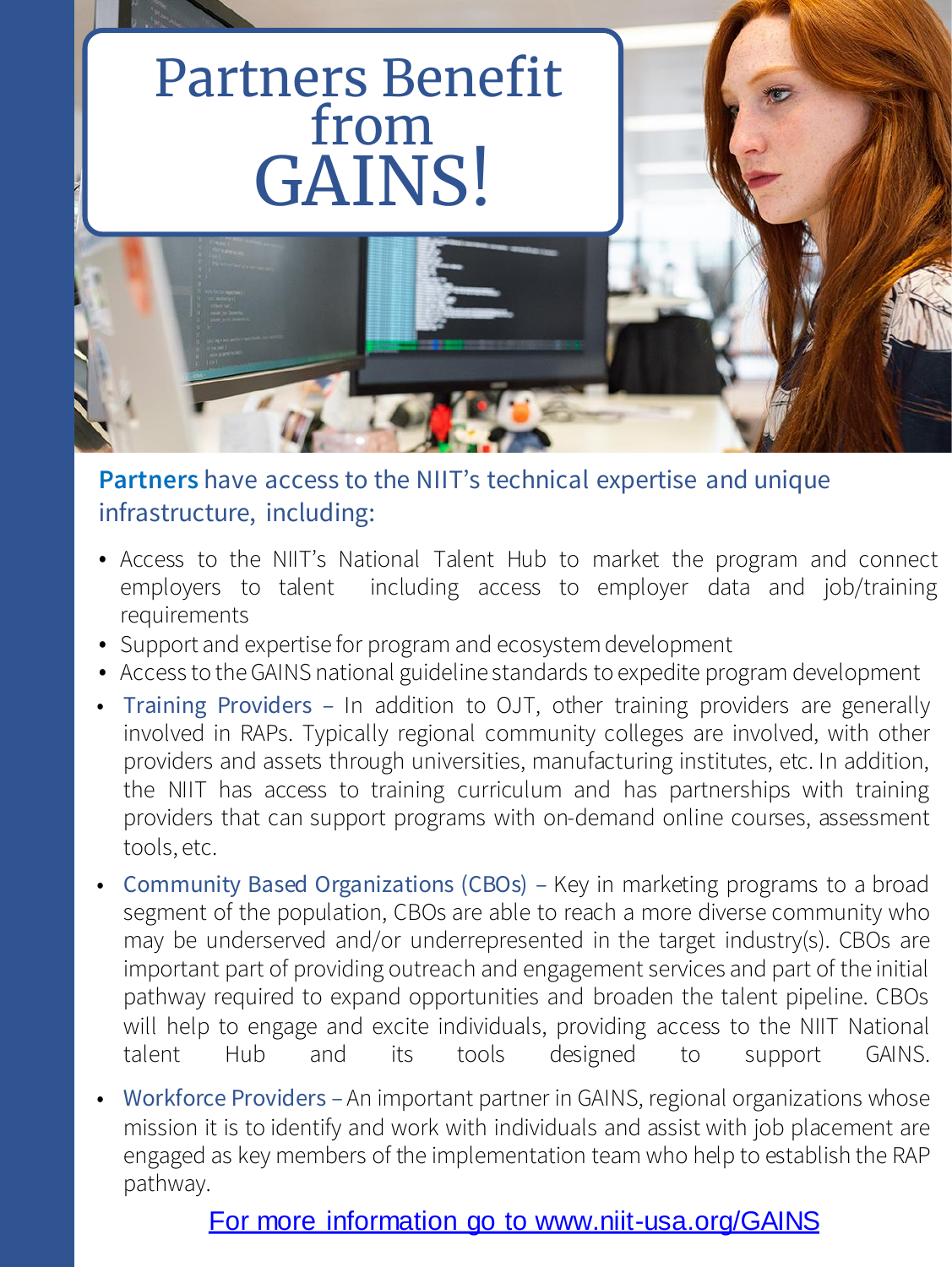# Job Seekers Benefit from GAINS!



**Learn. Earn. Live. ™ Yes YOU can.**

#### **Job Seekers** get the tools and assistance you need to fill skill gaps and succeed including:

- Access to skills assessment and career mapping tools as well as access to the NIIT's National Talent Hub connecting you with employers in your region
- Ability to build upon skills to advance career (ladder-up)
- Lifelong Learning (skills) Profile that updates based on your ongoing experience, training and education
- National Industry recognized certificate upon completion of program

Simply put, GAINShelps to broaden the talent pipeline through a *'learn and earn'* model, connecting individuals to career opportunities and helping employers to more efficiently and effectively train individuals so they can succeed in entry positions and lay the foundation for continued career growth.